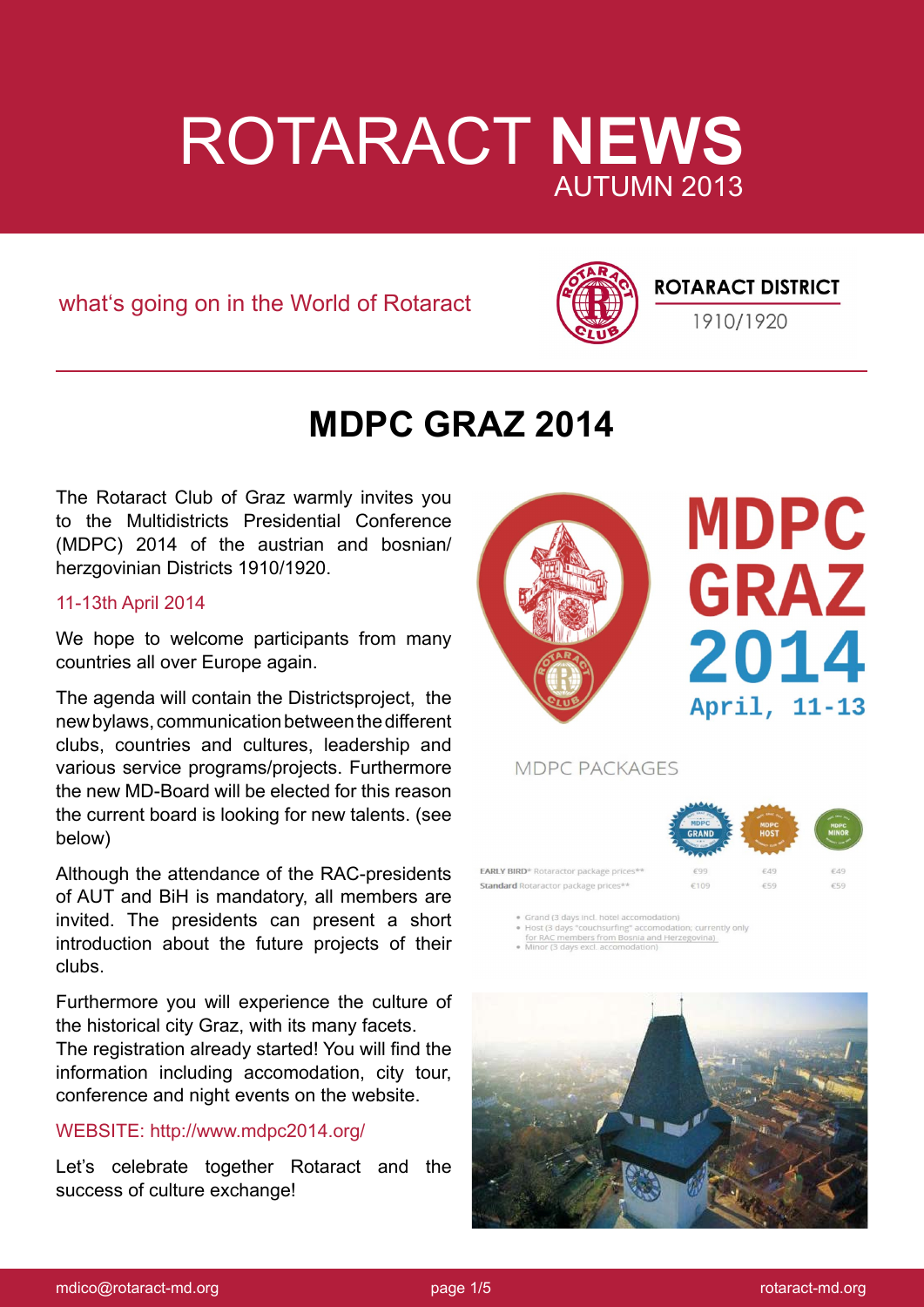

# **ICH HELFE LAUFEND 2014!**

Due to its great success in previous years where we could raise more than  $\epsilon$  30,000, owing to more than 800 runners who ran more than 8,000 laps, the charity run "Ich helfe laufend" will take place again in May 2014. Therefore, we are still looking for ambitious and passionate Rotaracters who would like to join the organisation team especially for the position of Sponsonring Officer. For more information please contact Judith Wimmer the president of "Ich helfe laufend"! wimmer.judith@gmx.at



### **WE WANT YOU!!**

#### NEW BOARD MEMBERS WANTED!

If you are motivated to support the next multidistrict board send us your application!! mds@rotaract-md.org

#### MDRR:

As the Multi Dirstrict Rotaract Representative you are the direct link between Rotary International, Rotary 1910/1920 and Rotaract 1910/1920.

You bear the responsibility for the main multi district activities as social projects and presidential meetings.

The multi district board is dependent on your strength of communication, organization and your motivation. As the head of this cross-boarder team you will be in regular contact the individual regions and put this information in a multi district content. There will be many occasions you are invited to, you might not be able to join all of them but there are main events as club charters and youth service meetings you should not miss.

You're most importent tool to build up a good network between Rotaract Members, Presidents and Rotary, is to have an always up to date contact list of alle members in your district. The Multi District Secretary and Multi District Information Coordination Officer will support you in this activity.

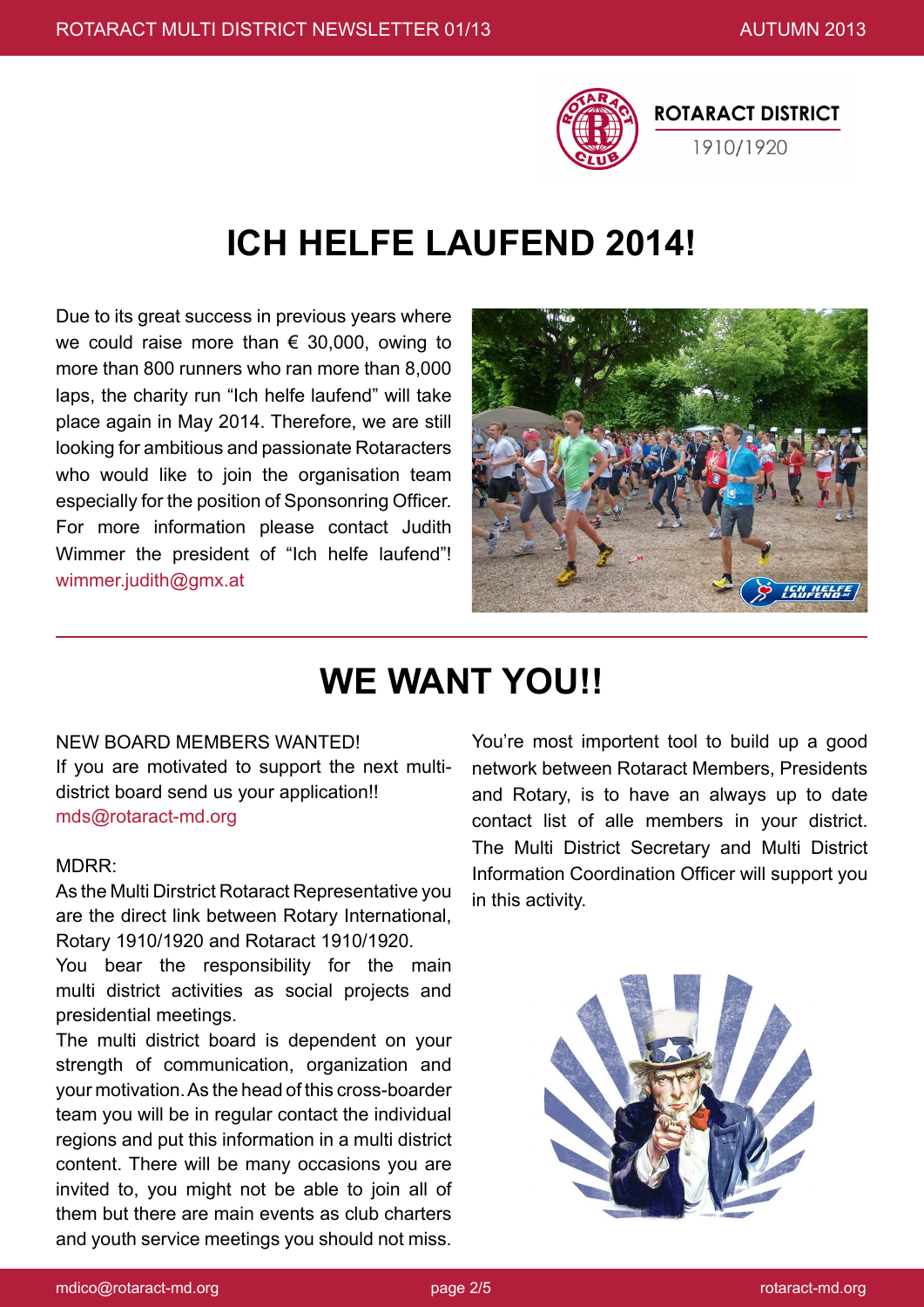**RER**: (Rotaract Europe Representative: Austria, Bosnia&Herzegovina)

Internationally this position is known as Country Representative within the European Rotaract Information Center (www.rotaracteurope.org). You have to communicate the international events/projects of Rotaract and Rotary to your country and vice versa your countries projects at the Rotaract European Meetings (REMs) and EUCOs. Due to this experiences you hold an important position to advice the MDRR, for instance the idea of an independend RAC Board with own bylaws.

The RER should be really open minded and and should be able to speak english well. Furthermore you should have time to travel and you should be confident to give presentations.

**ADRR**: (Assistant District Rotaract Representative: West, South-East, North-East, Bosnia&Herzegovina)

ADRR is a very exciting position.The ADRR is the direct link between the clubs of each region and the District board. He/She keeps contact with all the clubs in the region. On the one hand the ADRR has to take care about problems and questions of the different club menbers, On the other hand the ADRR provides important information to the clubsfrom the district board. For this reason the ADRR is a great position for outgoing people to get to know a lot of awesome Rotaractors, their clublife and their projects.

**MDICO**: (Multi District Information & Coordination Officer) MDICO is a very important position: You

have to manage the communication and mails beween Rotaract and Rotary.

You have to take care about their questions and wishes. Furthermore you are working close with the ADRRs to manage their concerns and you are the deputy to the MDRR.

**MDS**: (Multi-District Secretary)

The secretary is voted by the new MD-Board. The dutys of the secretary are managing all the rotaract-md.org email accounts, maintaing the rotaract.at homepage, collecting latest informations about the clubs in the MD and help the other board members with their work and aims.

### **GENERAL INFORMATION**

Each year you can submit your social projects at the youth service (Walter Waidenholzer). They will check your accountings (so send in the according invoices for project) and if it is accepted, your club will receive a financial support (about €300). If you need more assistance don't hesitate to contact your ADRR.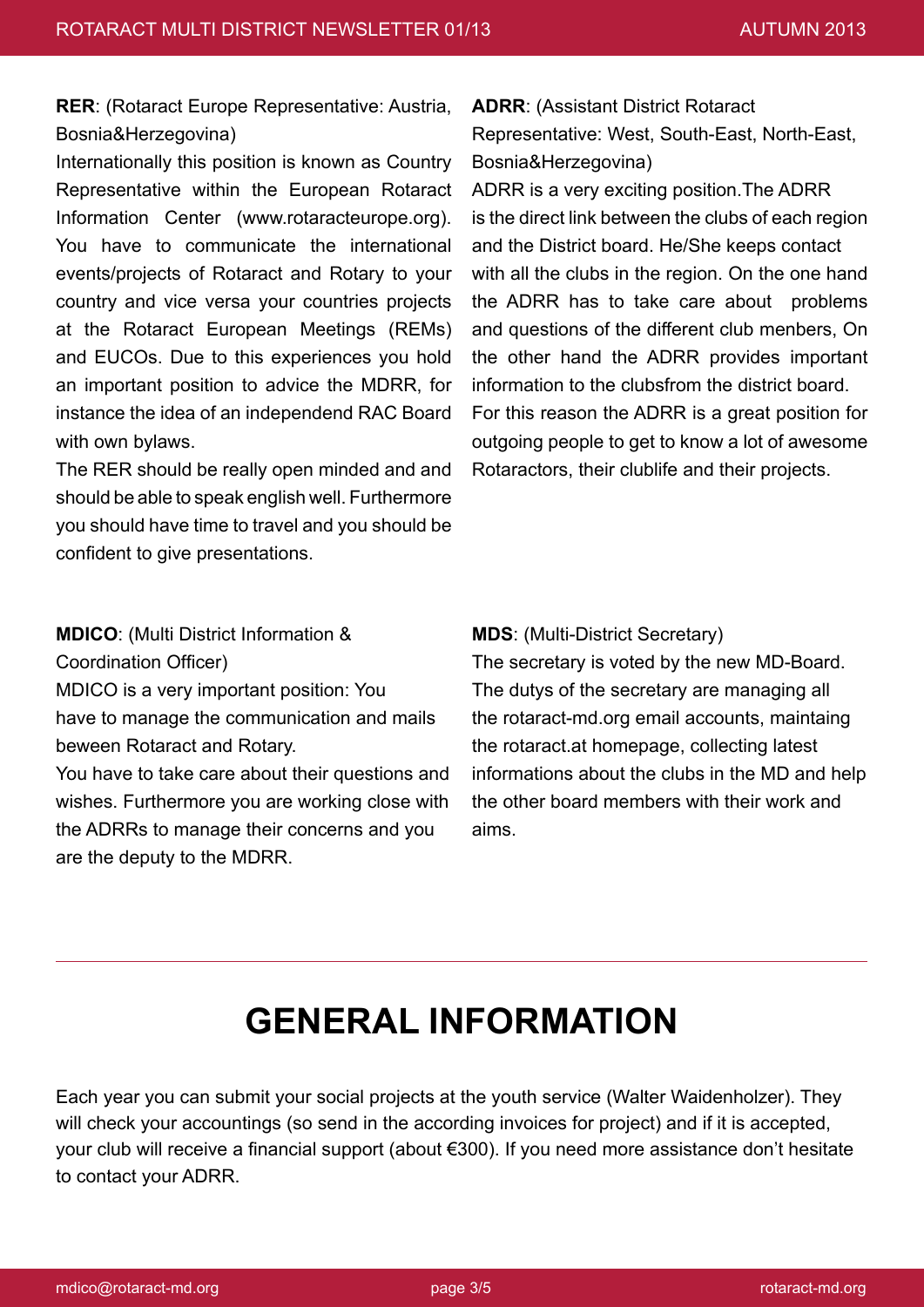

# **UPCOMING EVENTS OF THE MULTI DISTRICT**

|  | <b>ROTARACT WIEN INNERE STADT</b><br><b>CHARITY CLUBBING</b><br>22.11.2013               | ab 21:00 in der Sophies Bar, 1010 Wien<br>zugunsten der Vinzirast "Mittendrinn"                               |
|--|------------------------------------------------------------------------------------------|---------------------------------------------------------------------------------------------------------------|
|  | <b>ISFR SKI- WEEK AUSTRIA</b><br>18-26.01.2014                                           | in Carinthia!<br>http://www.badkleinkirchheim.at/en-isfr<br>http://www.facebook.com/12IsfrEuropeanSkiweek2014 |
|  | <b>MDPC GRAZ 2014</b><br>11.-13.04.2014                                                  | information visit homepage http://www.mdpc2014.org/<br>or read page 1                                         |
|  | <b>Il Rotaract District Conference</b><br>09.11.2013                                     | organised by Rotaract Club Sandrigo                                                                           |
|  | <b>REM ZAGREB</b><br>16.-19.01.2014                                                      | www.rem2014zagreb.org                                                                                         |
|  | <b>EUCO NICE 2014</b><br>29.04.-04.05 2014                                               | https://www.facebook.com/EuCo2014.fr                                                                          |
|  | <b>INTEROTA Montreal-Toronto</b><br>26.07 - 01.08.2014                                   | (http://www.interota2014.com/programme-temp/                                                                  |
|  | <b>RYLA North America Conference</b><br>02.08. - 06.08.2014                              | in Washington DC<br>RYLA = Rotary Youth Leadership Award                                                      |
|  |                                                                                          | http://www.rylanad7620.com                                                                                    |
|  | <b>Il Rotaract District Conference</b><br>09.11.2013                                     | D2060<br>by Rotaract Club Sandrigo; contact:<br>organised<br>rotaract.<br>francescomeloni@gmail.com           |
|  | <b>Rotaract Switzerland's</b><br><b>International Ski Weekend 2014</b><br>08.-09.01.2014 | https://www.facebook.com/ski.weekend.2014                                                                     |

**MD EVENTS** MD EVENTS

INTERNATIONAL FVENTS INTERNATIONAL EVENTS